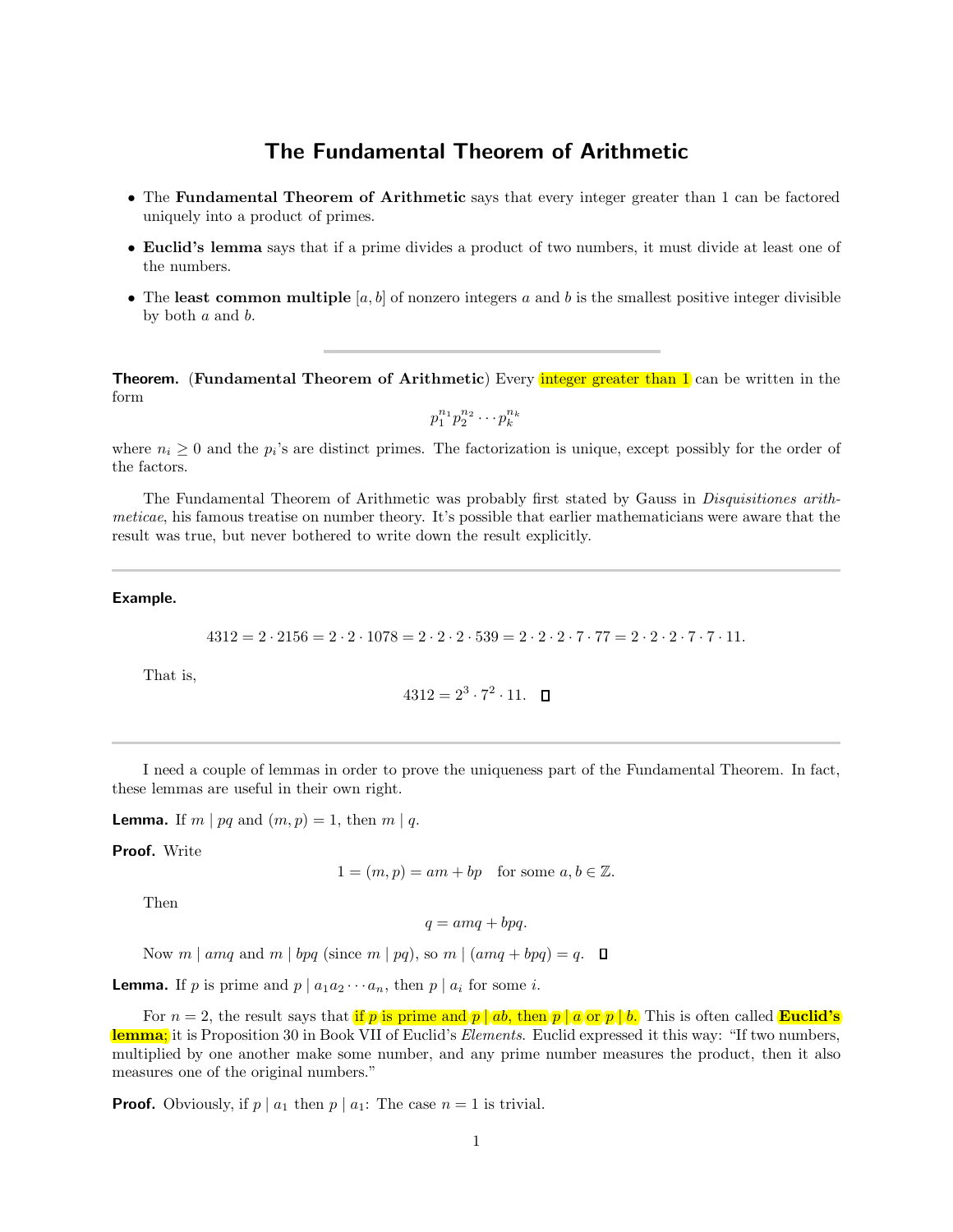I need to do the case  $n = 2$  separately because I'll use it in my induction step. Therefore, suppose  $p \mid a_1 a_2$ , and suppose  $p \nmid a_1$ . I must show  $p \mid a_2$ .

Now p is prime and  $p \nmid a_1$ , so  $(p, a_1) = 1$ . (The only factors of p are 1 and p, and p doesn't divide  $a_1$ , so 1 is the only common factor — hence the greatest common factor.) Now  $p \mid a_2$  by the preceding lemma. This establishes the result for  $n = 2$ .

Assume  $n > 2$ , and assume the result is true for products of fewer than n  $a_i$ 's. Suppose that  $p \mid$  $a_1a_2\cdots a_n$ . I have to show that p divides on of the a's.

By grouping the terms, I have

$$
p \mid (a_1 a_2 \cdots a_{n-1}) a_n.
$$

By the case  $n = 2$ , either  $p \mid a_1 a_2 \cdots a_{n-1}$  or  $p \mid a_n$ . If  $p \mid a_n$ , I'm done. Otherwise, if  $p \mid a_1 a_2 \cdots a_{n-1}$ , then p divides one of  $a_1, a_2, \ldots, a_{n-1}$ , by induction. In either case, I've shown that p divides one of the  $a_i$ 's, which completes the induction step and the proof.

**Proof.** (Fundamental Theorem of Arithmetic) First, I'll use induction to show that every integer greater than 1 can be expressed as a product of primes.

 $n = 2$  is prime, so the result is true for  $n = 2$ .

Suppose  $n > 2$ , and assume every number less than n can be factored into a product of primes. If n is prime, I'm done. Otherwise, n is composite, so I can factor n as  $n = ab$ , where  $1 < a, b < n$ . By induction, a and b can be factored into primes. Then  $n = ab$  show that n can, too.

Now I'll prove the uniqueness part of the Fundamental Theorem.

Suppose

$$
p_1^{m_1} \cdots p_j^{m_j} = q_1^{n_1} \cdots q_k^{n_k},
$$

where the p's are distinct primes, the q's are distinct primes, and all the exponents are greater than or equal to 1. I want to show that  $j = k$ , and that each  $p_a^{m_a}$  is  $q_b^{n_b}$  for some  $b$  — that is,  $p_a = q_b$  and  $m_a = n_b$ .

Look at  $p_1$ . It divides the left side, so it divides the right side. By the last lemma,  $p_1 | q_i^{n_i}$  for some i. But  $q_i^{n_i}$  is  $q_i \cdots q_i$  ( $n_i$  times), so again by the last lemma,  $p_1 | q_i$ . Since  $p_1$  and  $q_i$  are prime,  $p_1 = q_i$ .

To avoid a mess, renumber the q's so  $q_i$  becomes  $q_1$  and vice versa. Thus,  $p_1 = q_1$ , and the equation reads

$$
p_1^{m_1} \cdots p_j^{m_j} = p_1^{n_1} \cdots q_k^{n_k}.
$$

If  $m_1 > n_1$ , cancel  $p_1^{n_1}$  from both sides, leaving

$$
p_1^{m_1-n_1} \cdots p_j^{m_j} = q_2^{n_2} \cdots q_k^{n_k}.
$$

This is impossible, since now  $p_1$  divides the left side, but not the right.

For the same reason  $m_1 < n_1$  is impossible.

It follows that  $m_1 = n_1$ . So I can kill the  $p_1$ 's off both sides, leaving

$$
p_2^{m_2}\cdots p_j^{m_j}=q_2^{n_2}\cdots q_k^{n_k}.
$$

Keep going. At each stage, I pair up a power of a p with a power of a  $q$ , and the preceding argument shows the powers are equal. I can't wind up with any primes left over at the end, or else I'd have a product of primes equal to 1. So everything paired up, and the original factorizations were the same (except possibly for the order of the factors).  $\Box$ 

**Example.** The least common multiple of nonzero integers  $a$  and  $b$  is the smallest positive integer divisible by both a and b. The least common multiple of a and b is denoted  $[a, b]$ .

For example,

$$
[6, 4] = 12, \quad [33, 15] = 165.
$$

Here's an interesting fact that is easy to derive from the Fundamental Theorem:

$$
[a, b](a, b) = ab.
$$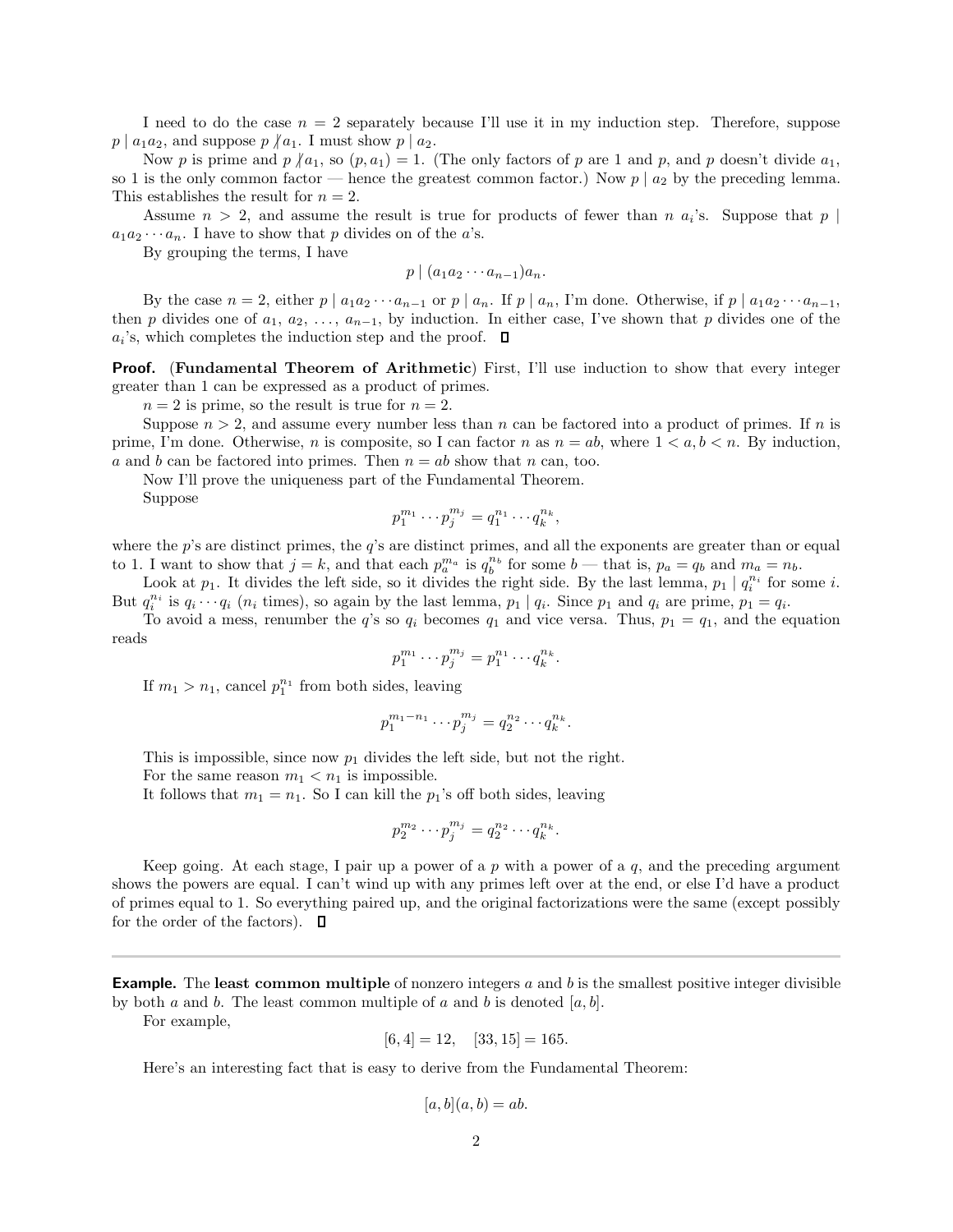Factor a and b in products of primes, but write out all the powers (e.g. write  $2^3$  as  $2 \cdot 2 \cdot 2$ ):

$$
a = p_1 \cdots p_l q_1 \cdots q_m, \quad b = q_1 \cdots q_m r_1 \cdots r_n.
$$

Here the  $q$ 's are the primes  $a$  and  $b$  have in common, and the  $p$ 's and  $r$  don't overlap. Picture:



From the picture,

$$
(a,b)=q_1\cdots q_m, \quad [a,b]=p_1\cdots p_lq_1\cdots q_m r_1\cdots r_n, \quad ab=p_1\cdots p_lq_1^2\cdots q_m^2r_1\cdots r_n.
$$

Thus,  $[a, b](a, b) = ab$ . Here's how this result looks for 36 and 90:



 $\blacksquare$  $(36, 90) = 18, [36, 90] = 180, \text{ and } 36 \cdot 90 = 32400 = 18 \cdot 180.$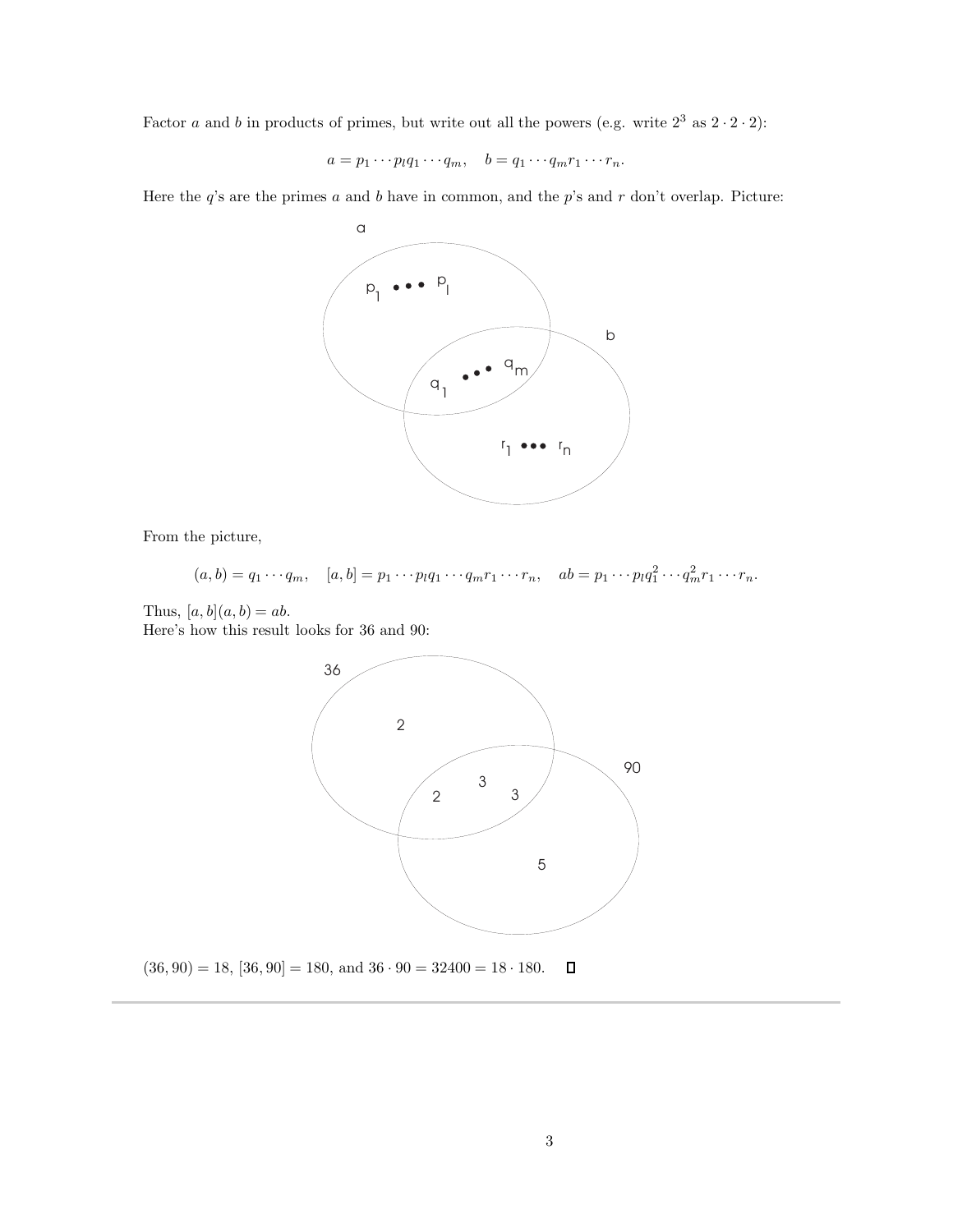### Divisibility Tests and Factoring

- There are simple tests for divisibility by small numbers such as  $2, 3, 5, 7$ , and  $9$ . These tests involve performing operations on the decimal representation of the number to be tested for divisibility.
- Fermat factorization attempts to factor a number by representing it as the difference of two squares.
- The Fermat numbers are numbers of the form  $F_n = 2^{2^n} + 1$ .

First, I'll discuss quick ways for deciding whether a number is divisible by various small integers. In what follows, I'll assume that numbers are represented as strings of decimal digits (i.e. in base 10) as usual.

- 1. An integer is divisible by 2 if and only if its last digit is divisible by 2.
- 2. An integer is divisible by 5 if and only if its last digit is 0 or 5.

The proofs for these two tests are nearly identical; I'll do the one for divisibility by 2 as an example. Suppose the decimal representation of  $x$  is

$$
x_n x_{n-1} \dots x_2 x_1 x_0.
$$

That is,  $x_0$  is the units digit,  $x_1$  is the tens digit, and so on. For 1728,

$$
x_3 = 1, x_2 = 7, x_1 = 2, x_0 = 8.
$$

Then

$$
x = x_n \cdot 10^n + x_{n-1} \cdot 10^{n-1} + \dots + x_1 \cdot 10 + x_0.
$$

Since 2 | 10, it follows that  $2 \mid 10^n$  for  $n \ge 1$ . Thus,  $2 \mid x$  if and only if  $2 \mid x_0$  — that is, x is even if and only if the units digit  $x_0$  is even.

**Definition.** The **digital sum** of an integer is the result of applying the function

 $SUM(n) =$  (the sum of the digits in n)

iteratively until the result is less than 10.

Example. The digital sum of 1728 is 9:

 $1+7+2+8=18$ ,  $1+8=9$ .

The digital sum of 278349 is 6:

$$
2+7+8+3+4+9=33
$$
,  $3+3=6$ .  $\Box$ 

3. An integer is divisible by 3 if and only if its digital sum is divisible by 3.

4. An integer is divisible by 9 if and only if its digital sum is divisible by 9.

I'll prove the test for divisibility by 9 as an example. Suppose the decimal representation of  $x$  is

 $x_nx_{n-1}\ldots x_2x_1x_0.$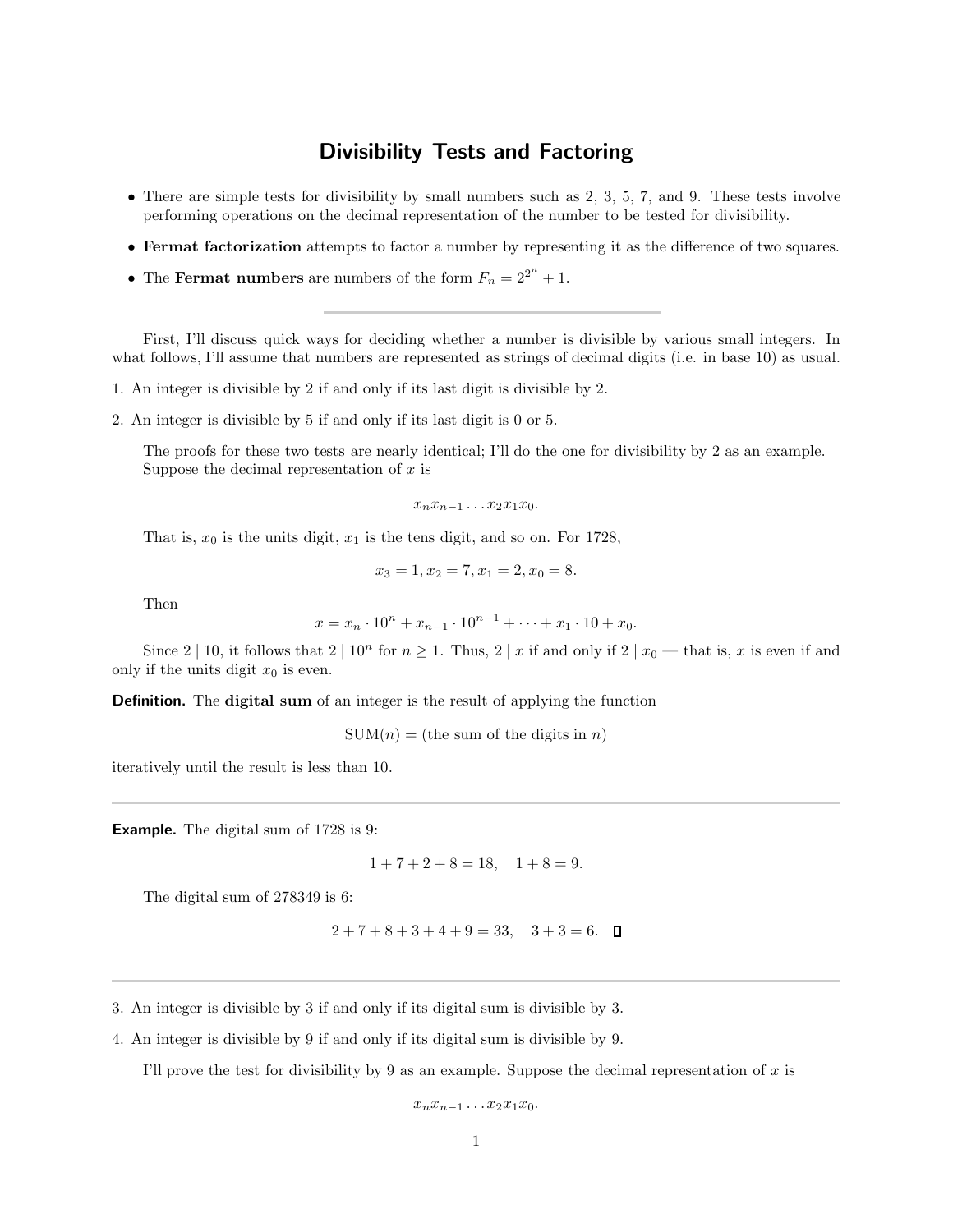Then

$$
x = x_n \cdot 10^n + x_{n-1} \cdot 10^{n-1} + \dots + x_1 \cdot 10 + x_0.
$$

The sum of the digits of  $x$  is

$$
s = x_n + x_{n-1} + \dots + x_1 + x_0.
$$

Observe that

$$
x - s = (x_n \cdot 10^n + x_{n-1} \cdot 10^{n-1} + \dots + x_1 \cdot 10 + x_0) - (x_n + x_{n-1} + \dots + x_1 + x_0) =
$$
  

$$
x_n(10^n - 1) + x_{n-1}(10^{n-1} - 1) + \dots + x_1(10 - 1).
$$

The right side is divisible by 9, because

$$
10 - 1 = 9, 10^2 - 1 = 99, 10^3 - 1 = 999
$$
, and so on.

That is,

 $x - s =$  something divisible by 9.

Hence, if  $9 \mid x$ , then  $9 \mid s$ , and if  $9 \mid s$ , then  $9 \mid x$ .

I'm not quite done, because s isn't the digital sum  $-$  it's simply the sum of the digits in x, and if this sum has more than one digit, I have to sum its digits, and so on. But the argument above applied to s shows that  $9 \mid s$  if and only if 9 divides the sum of the digits of s. And 9 divides the sum of the digits of s if and only if 9 divides the sum of the digits of the sum of the digits of s. And so on, till I reach the digital sum.

Thus,  $9 | x$  if and only if 9 divides the digital sum of x.

5. To test divisibility by 7, remove the last (units) digit, double it, and subtract it from the remainder of the number. The original number is divisible by 7 if and only if the result is divisible by 7.

**Example.** 9423242 is divisible by 2 and by 9. Here's how the divisibility by 7 test looks for this number:

$$
942324 - 2 \cdot 2 = 942320,
$$
  
\n
$$
94232 - 2 \cdot 0 = 94232,
$$
  
\n
$$
9423 - 2 \cdot 2 = 9419,
$$
  
\n
$$
941 - 2 \cdot 9 = 923,
$$
  
\n
$$
92 - 2 \cdot 3 = 86.
$$

86 is not divisible by 7, so 942324 is not divisible by 7.  $\Box$ 

It is difficult to factor a large, arbitrary integer in a reasonable amount of time. You can use simple divisibility tests like those above to deal with "obvious" cases, but the general problem is the object of current research. Here's a useful idea which is called Fermat factorization.

**Proposition.** Let  $\overline{n}$  be an odd integer. There is a one-to-one correspondence

 factorizations of n  $\Big\} \leftrightarrow \Big\{ \begin{array}{c} \text{expressions of } n \text{ as the} \\ \text{difference of two squares} \end{array} \Big\}$ 

**Proof.** If  $n = ab$ , n is odd so a and b are odd. Then  $a + b$  and  $a - b$  are even, so  $\frac{a+b}{a}$  $\frac{a-b}{2}$  and  $\frac{a-b}{2}$  are integers. Now

$$
n = \left(\frac{a+b}{2}\right)^2 - \left(\frac{a-b}{2}\right)^2
$$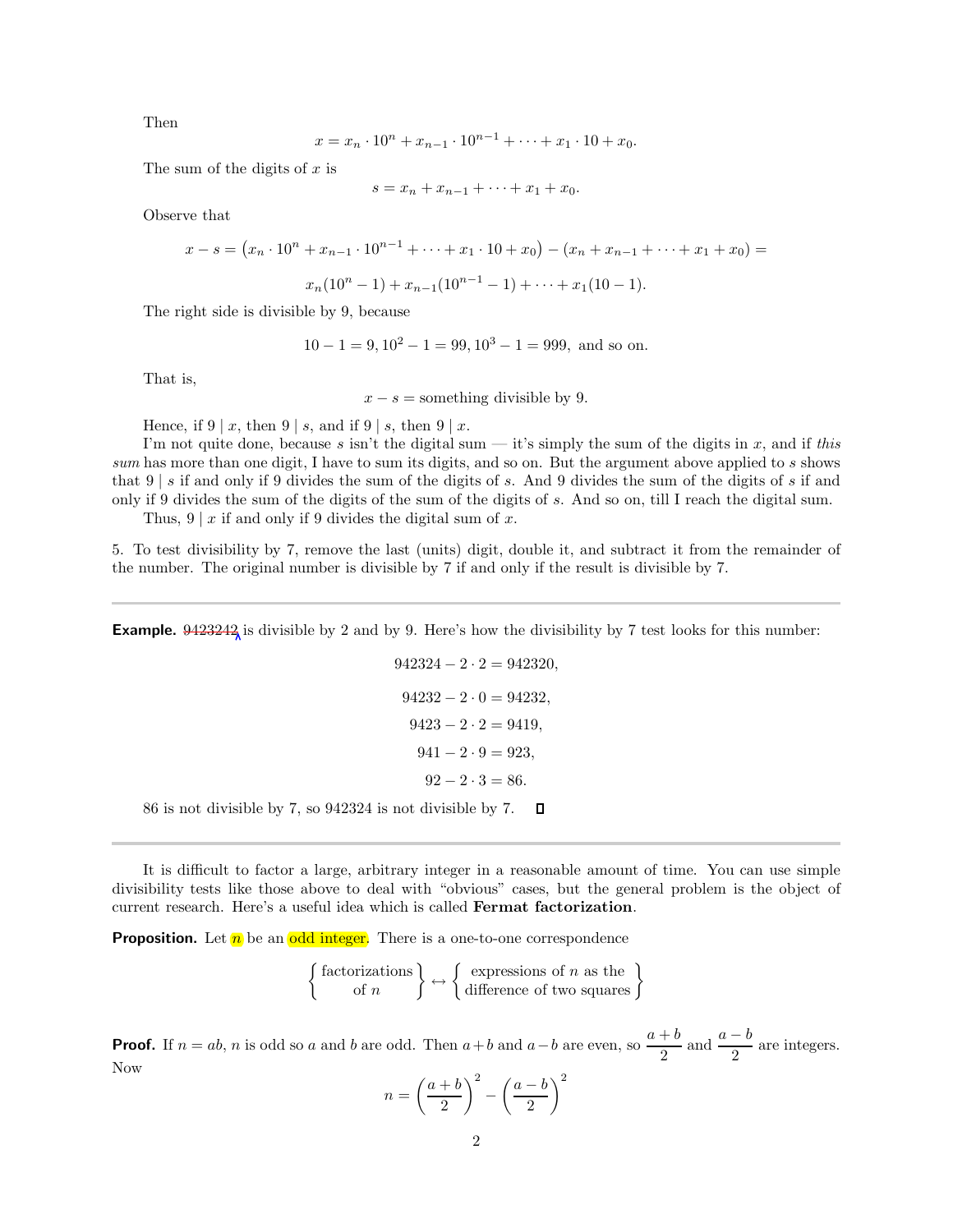expresses  $n$  as a difference of two squares.

Conversely, suppose *n* is written as as difference of squares:  $n = s^2 - t^2$ . Then

$$
n = (s - t)(s + t)
$$

is a factorization of n.

You can check that these two procedures — factors to difference and difference to factors — "undo" one another.  $\square$ 

Example. Use Fermat factorization to factor 4819.

The idea is to try to write  $4819$  as  $s^2 - t^2$ . I will form  $s^2 - 4819$  and increase s till I get a perfect square. What  $s$ 's do I need to use?

*I s* s do I here to use:<br>First,  $\sqrt{4819} \approx 69.4$ . Since  $4819 = s^2 - t^2$ , *s* must be at least as big as  $69.4 \approx 70$ .

On the other hand, the factorization with the biggest factor is  $4819 = 1 \cdot 4819$ . By the proof of the last result, this would produce an s of the form  $\frac{4819+1}{2} = 2410$ . So I need to try s for  $70 \le s \le 2410$ .

On the very first try,

$$
70^2 - 4819 = 4900 - 4819 = 81 = 9^2.
$$

Thus,  $s = 70$  and  $t = 9$ .  $s + t = 79$ ,  $s - t = 61$ , and  $79 \cdot 61 = 4819$ .  $\Box$ 

Example. Use Fermat factorization to factor 779.

 $\sqrt{779} \approx 27.91057$ , so I need  $s \geq 28$ .  $\frac{779+1}{2}$  $\frac{x+1}{2} = 390$ , so  $s \le 390$ .  $28^2 - 779 = 5$ .  $29^2 - 779 = 62$  $30^2 - 779 = 121 = 11^2.$ The factors are  $30 + 11 = 41$  and  $30 - 11 = 19$ :  $779 = 41 \cdot 19$ .  $\Box$ 

The Fermat numbers are numbers of the form

$$
F_n = 2^{2^n} + 1.
$$

Fermat thought that all the  $F_n$  were prime. However, it turns out that 641 |  $F_5 = 2^{32} + 1$ . Note that

$$
641 = 2^4 + 5^4
$$
 and  $641 = 2^7 \cdot 5 + 1$ .

Therefore,

$$
2^7 \cdot 5 = 641 - 1
$$
, and so  $2^{28} \cdot 5^4 = (641 - 1)^4 = 641 \cdot j$ unk + 1.

On the other hand,  $5^4 = 641 - 2^4$ , so

$$
2^{28} \cdot (641 - 2^4) = 641 \cdot \text{junk} + 1,
$$
  

$$
641 \cdot 2^{28} - 2^{32} = 641 \cdot \text{junk} + 1,
$$
  

$$
2^{32} + 1 = 641 (2^{28} - \text{junk}).
$$

This proves that  $641 | 2^{32} + 1$ .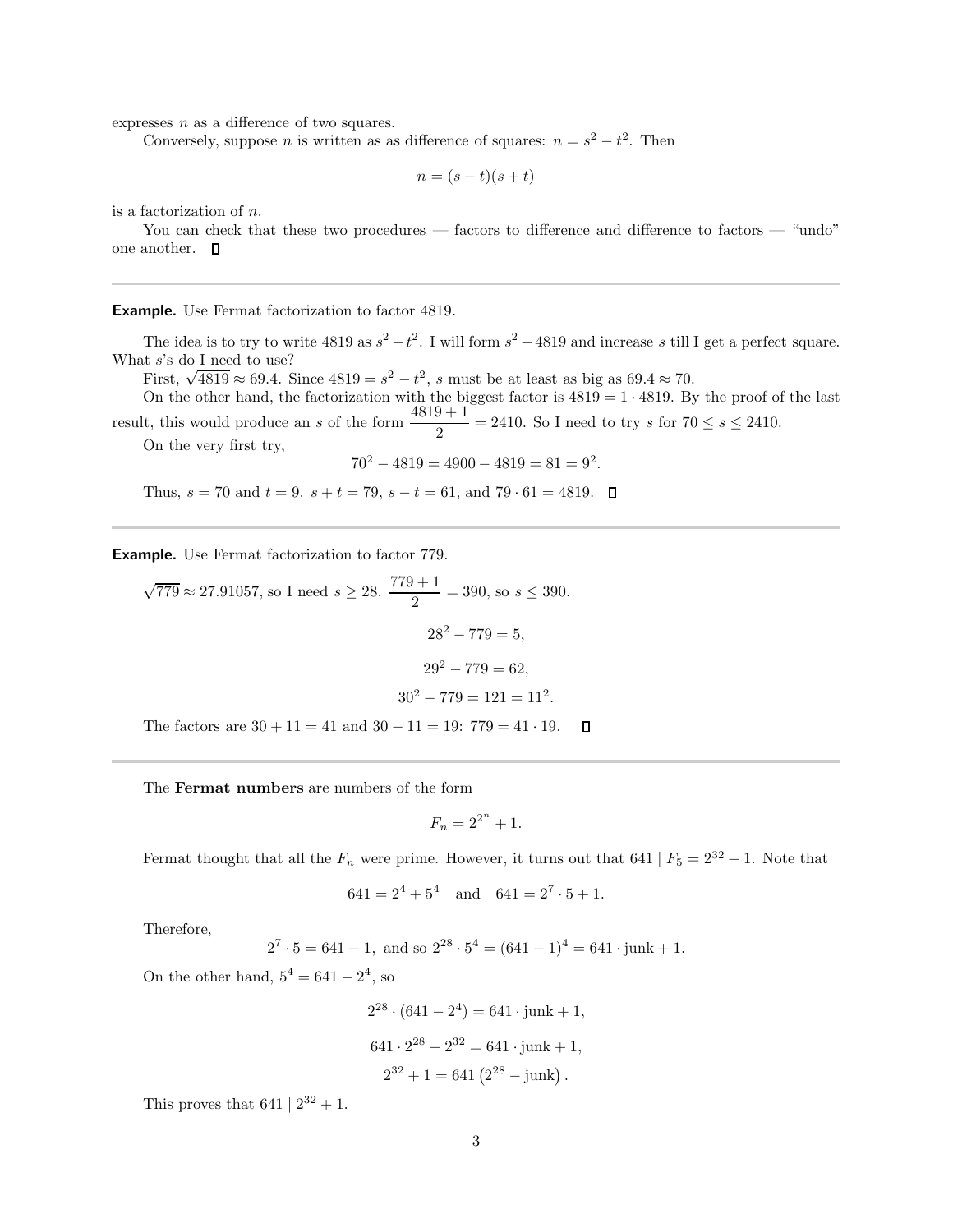Here are some properties of the Fermat numbers.

**Proposition.** If p is prime and  $p \mid F_n$ , then  $p = k \cdot 2^{n+2} + 1$  for some k.

I won't prove this result, since the proof requires some stuff about quadratic residues which I won't discuss for a while. Here's how it can be used.

**Example.**  $F_4 = 2^{2^4} + 1 = 65537$ . Here  $n = 4$ , so all prime divisors must have the form  $k \cdot 2^6 + 1 = 64k + 1$ . There are around 1024 numbers less than 65537 of this form, but I only need to check numbers up to the There are around  $1024$  num<br>square root:  $\sqrt{65537} \approx 256$ .

There are only 4 numbers of the form  $64k + 1$  less than 256: 1, 65, 129, and 193. 1 is a trivial factor, while 65 and 129 aren't prime. 193 is prime, but it doesn't divide 65537. Conclusion: 65537 must be prime!  $\Box$ 

### **Proposition.**  $F_0F_1 \cdots F_{n-1} = F_n - 2$  for  $n > 0$ .

**Proof.** I'll prove the result by induction.  $F_0 = 3$  and  $F_1 = 5$ , so  $F_0 = F_1 - 2$ . The result is true for  $n = 1$ . Take  $n > 0$ , and assume the result is true for n; I'll try to prove it for  $n + 1$ . By assumption,

$$
F_0F_1\cdots F_{n-1} = F_n - 2
$$
, so  $F_0F_1\cdots F_{n-1}F_n = (F_n - 2)F_n$ .

Now

$$
(F_n - 2)F_n = (2^{2^n} - 1)(2^{2^n} + 1) = 2^{2 \cdot 2^n} - 1 = 2^{2^{n+1}} - 1 = 2^{2^{n+1}} + 1 - 2 = F_{n+1} - 2.
$$

That is,

$$
F_0F_1\cdots F_{n-1}F_n = F_{n+1} - 2.
$$

This is the statement for  $n + 1$ , so the proof is complete, by induction.  $\Box$ 

**Proposition.** If  $m \neq n$ ,  $(F_m, F_n) = 1$ .

**Proof.** Assume  $m < n$  (if not, switch m and n). Suppose p is prime and p |  $F_m$  and p |  $F_n$ . I have

$$
F_n - 2 = F_0 F_1 \cdots F_{n-1}
$$
, so  $F_n - F_0 F_1 \cdots F_{n-1} = 2$ .

Note that  $p \mid F_0F_1 \cdots F_{n-1}$ , since  $p \mid F_m$  and  $m < n$  implies that  $F_m$  is one of the F's in this product. Since  $p \mid F_n$ , the equation above shows that  $p \mid 2$ . Since p is prime, this means that  $p = 2$ . But this is impossible, since all the  $F_n$ 's are odd.

Therefore, there is no prime dividing both  $F_m$  and  $F_n$ , and hence  $(F_m, F_n) = 1$ .  $\Box$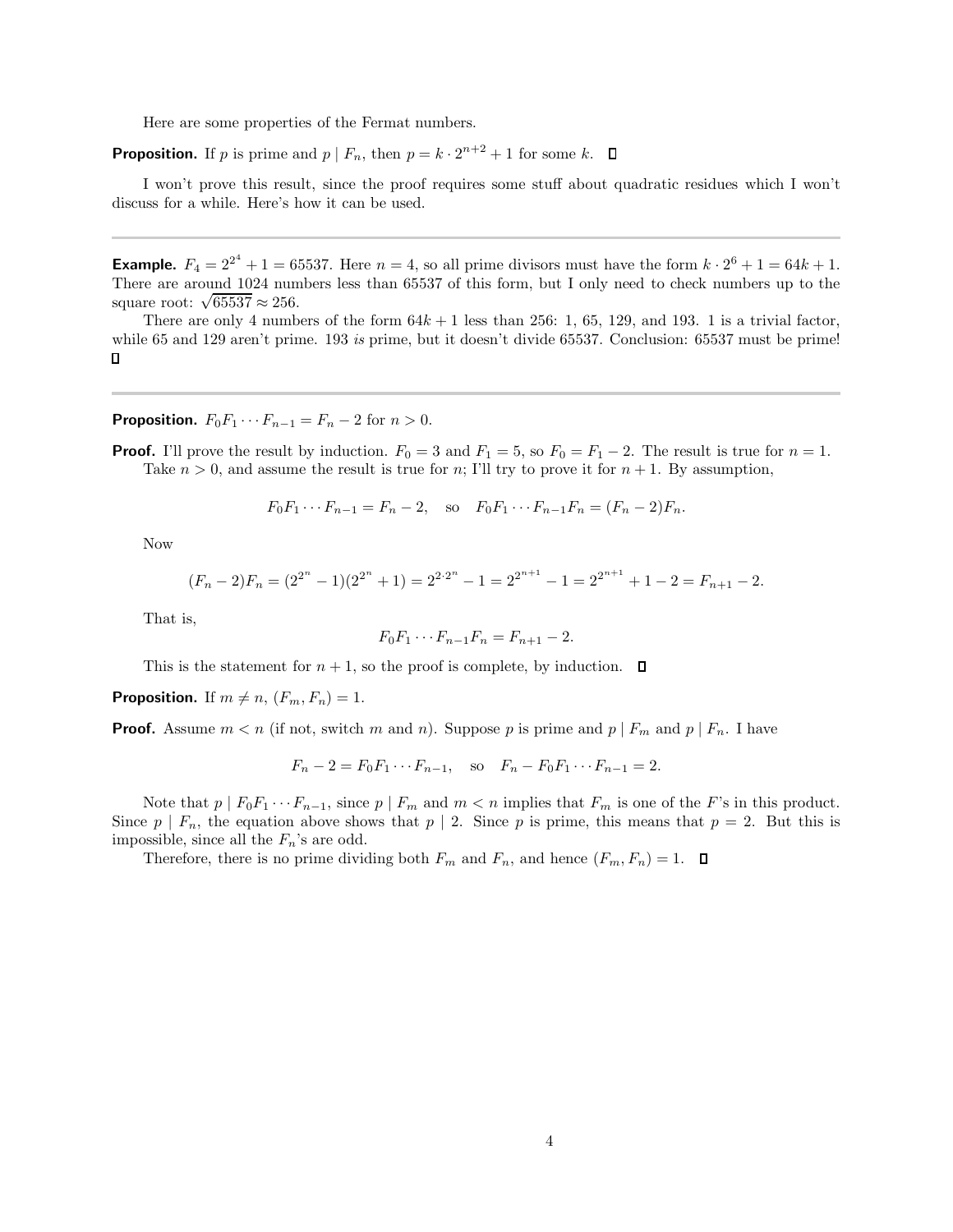## Linear Diophantine Equations

- A Diophantine equation is an equation which is to be solved over the integers.
- A linear Diophantine equation of the form

$$
ax + by = c
$$

has solutions if and only if  $(a, b) \mid c$ . There is a similar result for linear Diophantine equations in more than 2 variables.

A Diophantine problem is one in which the solutions are required to be integers. Abusing terminology, I'll refer to Diophantine equations, meaning equations which are to be solved over the integers.

Diophantine equations have occupied mathematicians for centuries. L. E. Dickson's three-volume History of the Theory of Numbers [1] and L. J. Mordell's Diophantine Equations [2] contain extensive lists of equations with their solutions.

**Example.** The equation  $x^2 + y^2 = z^2$  has many integer solutions — for example  $x = 3$ ,  $y = 4$ , and  $z = 5$ . A solution to this equation is called a **Pythagorean triple**, since (in case x, y and z are positive) the numbers represent the sides of a right triangle.

 $x^3 + y^3 = z^3$  has many solutions over the reals; for example,

$$
x = 1
$$
,  $y = 1$ ,  $z = \sqrt[3]{2}$ .

However, this equation has no nonzero integer solutions. This is a special case of Fermat's Last **Theorem**. It says that the equation  $x^n + y^n = z^n$  has no nonzero integer solutions if  $n \geq 3$ . After remaining unproven for over 300 years, it was finally settled in 1993 by Andrew Wiles.  $\Box$ 

**Example.** Since  $(9, 100) = 1$ , the Extended Euclidean Algorithm can be used to find integers x and y such that  $9x + 100y = 1$ .

For example,  $9 \cdot (-11) + 100 \cdot 1 = 1$ , and  $9 \cdot 89 + 100 \cdot (-8) = 1$ . That is, the Diophantine equation  $9x + 100y = 1$  has solutions — in fact, infinitely many solutions.  $\Box$ 

Linear equations are the simplest kind of equations. This result tells when a 2-variables linear Diophantine equation is solvable.

**Theorem.** Let  $a, b, c \in \mathbb{Z}$ . Consider the Diophantine equation

$$
ax + by = c.
$$

(a) If  $(a, b)$  /c, there are no solutions.

(b) If  $(a, b) = d | c$ , there are infinitely many solutions of the form

$$
x = \frac{b}{d}k + x_0
$$
,  $y = -\frac{a}{d}k + y_0$ .

Here  $(x_0, y_0)$  is a particular solution, and  $k \in \mathbb{Z}$ .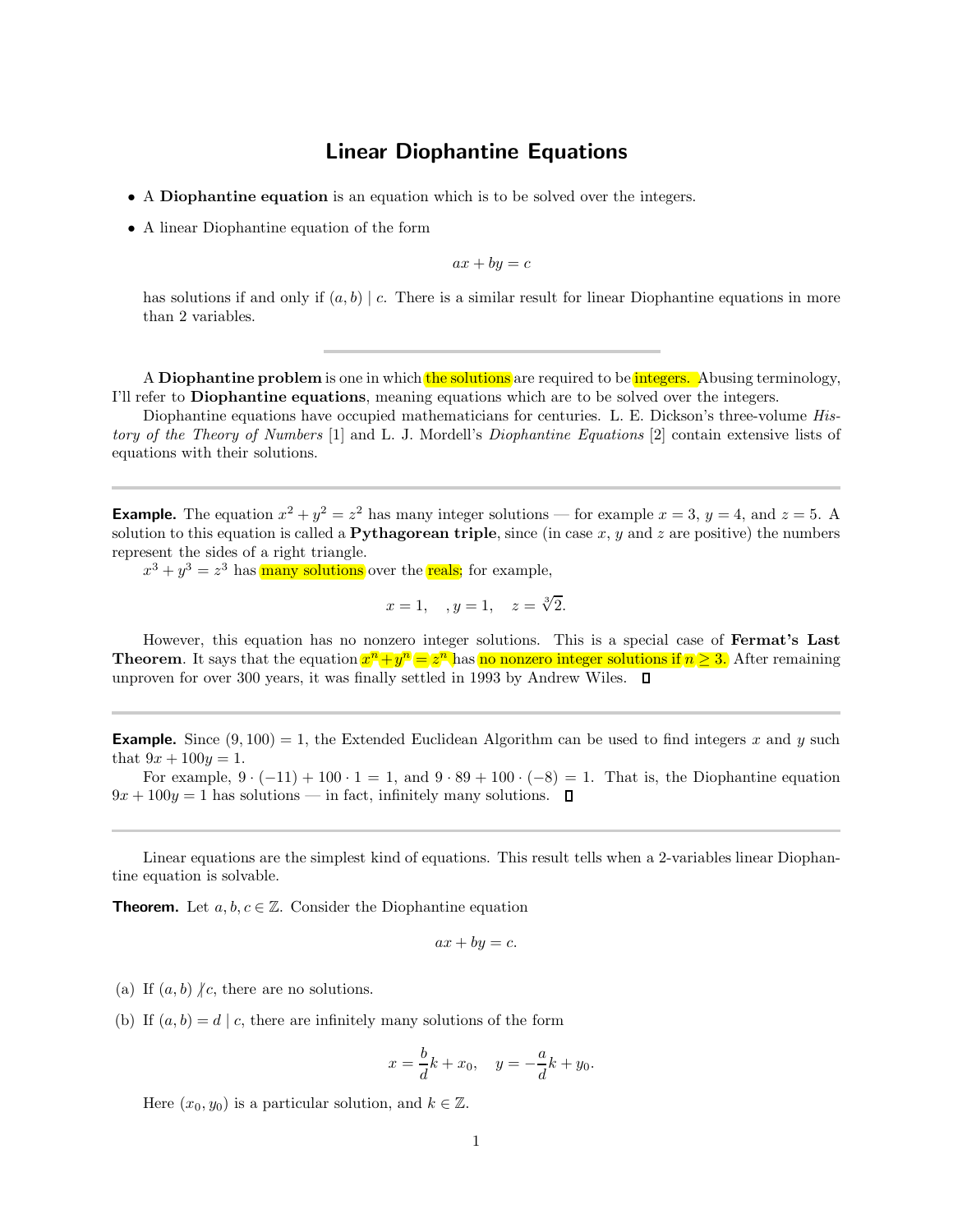**Proof.** Consider the linear Diophantine equation

$$
ax + by = c.
$$

**Case 1.** Suppose  $(a, b)$  /*c*. If x and y solve the equation, then

$$
(a, b) | ax + by = c. \quad \times
$$

Hence, there cannot be a solution.

**Case 2.** Suppose  $(a, b) \mid c$ . Write  $c = k(a, b)$  for  $k \in \mathbb{Z}$ . There are integers m and n such that

$$
am + bn = (a, b).
$$

Then

$$
amk + bnk = (a, b)k = c.
$$

Hence,  $x = km$ ,  $y = kn$ , is a solution. Suppose  $x = x_0$ ,  $y = y_0$ , is a particular solution. Then

$$
a\left(\frac{b}{d}k + x_0\right) + b\left(-\frac{a}{d}k + y_0\right) = \frac{ab}{d}k - \frac{ab}{d}k + (ax_0 + by_0) = 0 + c = c.
$$

This proves that  $x = \frac{b}{1}$  $\frac{b}{d}k + x_0, y = -\frac{a}{d}$  $\frac{d}{dt}k + y_0$  is a solution for every  $k \in \mathbb{Z}$ .

Finally, I want to show that every solution has this form. Suppose then that  $(x, y)$  is a solution. Then  $ax + by = c$  and  $ax_0 + by_0 = c$  imply

$$
a(x - x_0) + b(y - y_0) = c - c = 0.
$$

Therefore,

$$
\frac{a}{(a,b)}(x-x_0) + \frac{b}{(a,b)}(y-y_0) = 0,
$$
  

$$
\frac{a}{(a,b)}(x-x_0) = -\frac{b}{(a,b)}(y-y_0).
$$

Now  $\frac{a}{(a, b)}$  divides the left side, so it divides the right side. However,  $\left(\frac{a}{(a, b)}\right)$  $\frac{a}{(a, b)}, \frac{b}{(a, b)}$  $(a, b)$  $= 1.$  Therefore,

$$
\frac{a}{(a,b)} | y - y_0, \quad \text{or} \quad y - y_0 = k \cdot \frac{a}{(a,b)} \text{ for some } k.
$$

Thus,

$$
y = y_0 + k \cdot \frac{a}{(a, b)}.
$$

Substitute this back into the last  $x-y$  equation:

$$
\frac{a}{(a,b)}(x - x_0) = -\frac{b}{(a,b)}(y - y_0) = -\frac{b}{(a,b)}k \cdot \frac{a}{(a,b)},
$$

$$
x - x_0 = -k \cdot \frac{b}{(a,b)},
$$

$$
x = x_0 - k \cdot \frac{b}{(a,b)}.
$$

This is the result stated in the theorem (with an unimportant switch of k and  $-k$ .)  $\Box$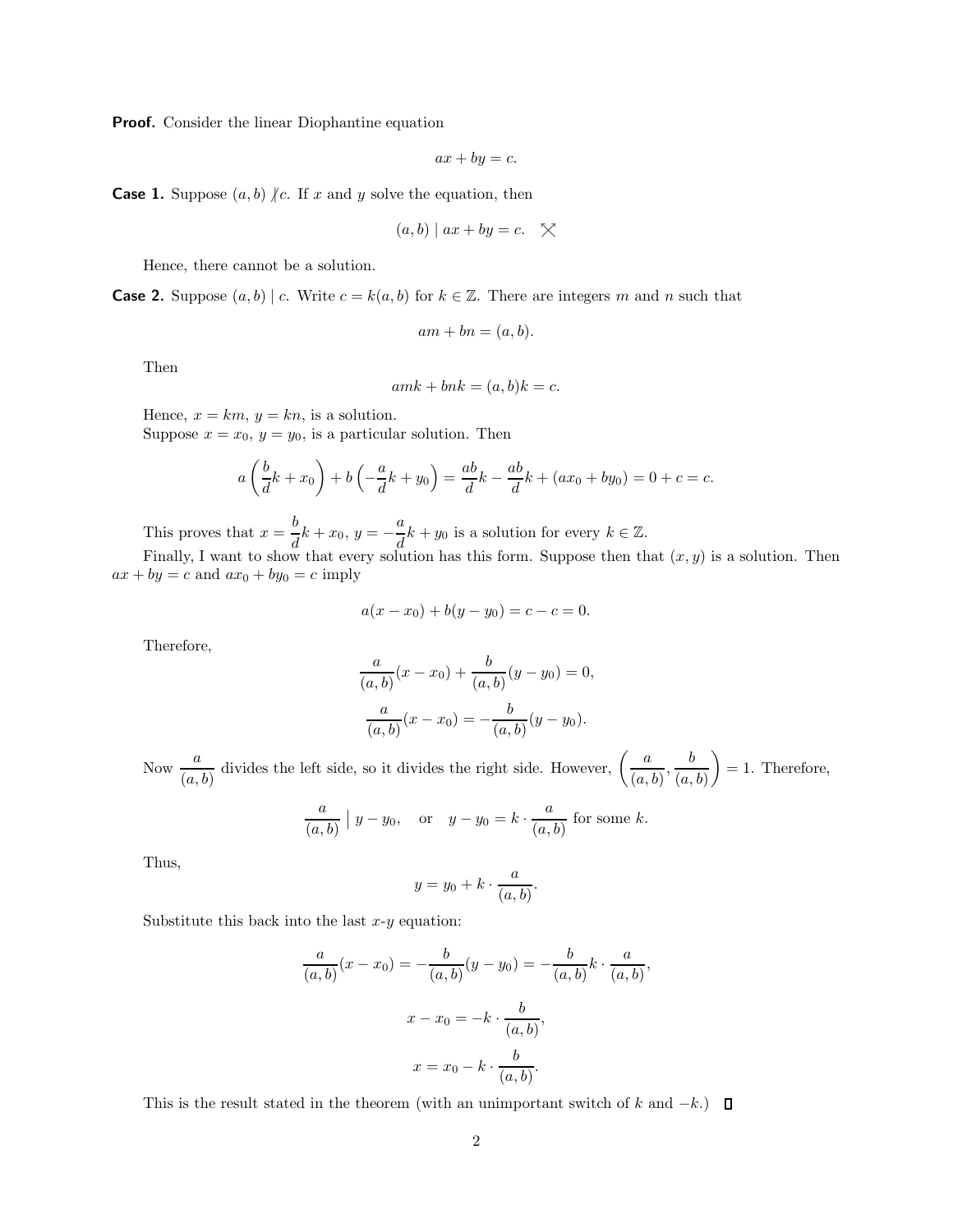**Example.** Solve  $6x + 9y = 5$ .

Since  $(6, 9) = 3 \nmid 5$ , the equation has no solutions.  $\Box$ 

### **Example.** Solve  $6x + 9y = 21$ .

Since  $(6, 9) = 3 \mid 21$ , there are infinitely many solutions. By trial and error,  $x_0 = -7$ ,  $y_0 = 7$ , is a particular solution. Hence, the general solution is

$$
x = 3k - 7, \quad y = -2k + 7.
$$

For example, setting  $k = 5$  produces the solution  $x = 8$ ,  $y = -3$ .  $\Box$ 

**Example.** Solve  $71x + 45y = 32$ .

Since  $(71, 45) = 1 \mid 32$ , there are infinitely many solutions. But how can I find a particular solution? Use the Extended Euclidean Algorithm to write  $1 = (71, 45)$  as a linear combination of 71 and 45:

| q              | $\mathbf y$    |
|----------------|----------------|
|                | 30             |
| $\mathbf 1$    | 19             |
| $\mathbf 1$    | 11             |
| $\mathbf 1$    | 8              |
| $\overline{2}$ | 3              |
| $\mathbf 1$    | $\overline{2}$ |
| $\overline{2}$ | $\mathbf{1}$   |
| $\mathbf{2}$   | $\overline{0}$ |
|                |                |

I have

$$
71 \cdot (-19) + 45 \cdot 30 = 1
$$

$$
32(71 \cdot (-19) + 45 \cdot 30) = 32 \cdot 1
$$

$$
71 \cdot [32 \cdot (-19)] + 45 \cdot (32 \cdot 30) = 32
$$

$$
71 \cdot (-608) + 45 \cdot 960 = 32
$$

(Notice how I multiplied the 32 into the numbers −19 and 30, not the coefficients 71 and 45 of the original equation.)

If you compare the last equation to  $71x + 45 = 32$ , you can see that  $x_0 = -608$  and  $y_0 = 960$  comprise a particular solution. Therefore, the general solution is

$$
x = 45k - 608, \quad y = -71k + 960. \quad \Box
$$

I won't give a proof of the result for more than 2 variables, but I'll illustrate how to reduce the 3-variable case to the 2-variable case by example.